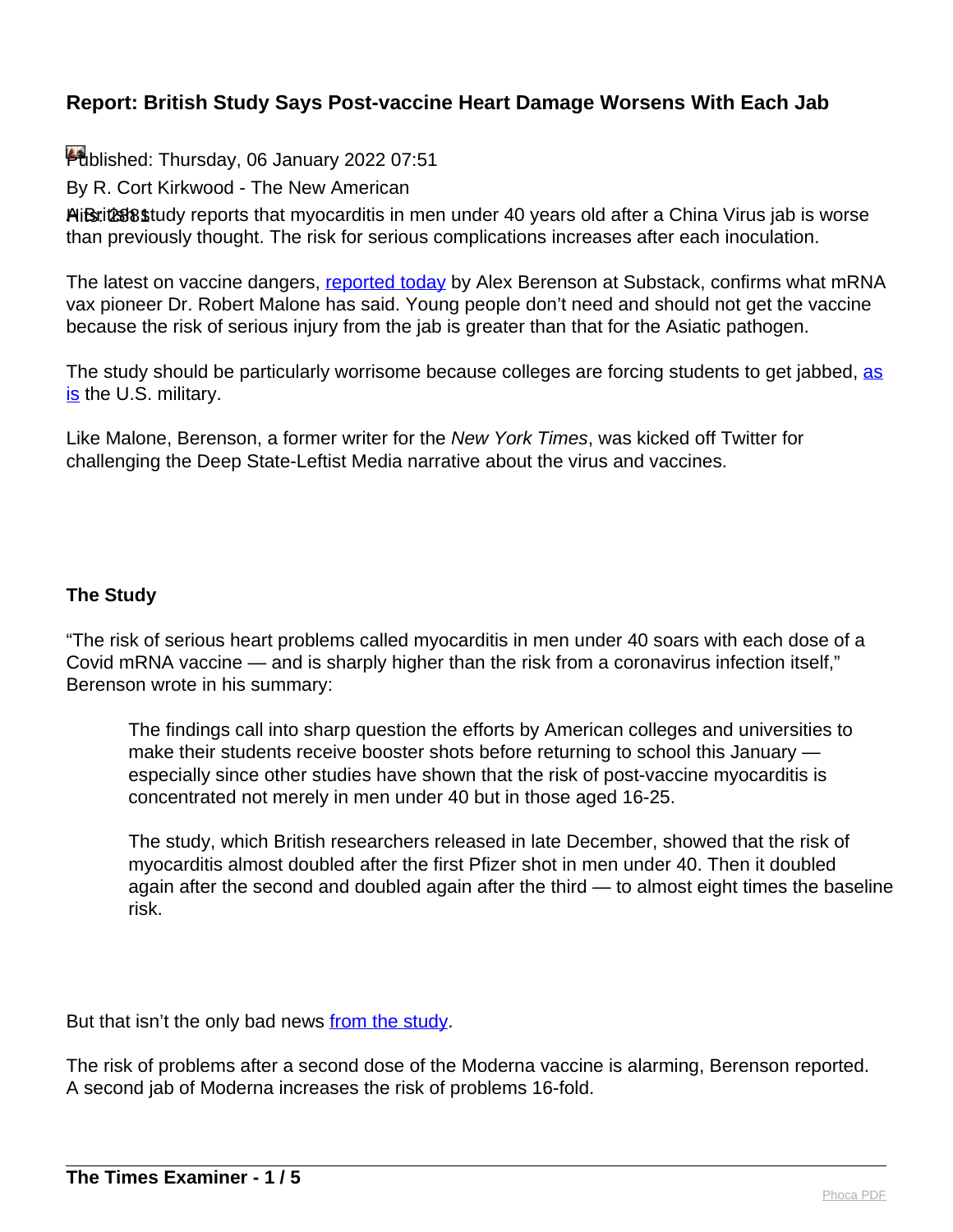Andlishesau prufagahy oderna shot շարձար 5100 micrograms of mRNA, while each Pfizer shot By R. Cort Kirkwood - The New American Hits: 2881 contains 30, the findings suggest strongly that the heart risks are dose-related and likely to continue to rise with each additional shot."

The findings comport with viral videos of young athletes clutching their chests and dropping to the ground.

Some 183 young athletes, including teenagers in seemingly perfect health, [have died](https://thenewamerican.com/183-athletes-and-counting-dead-after-virus-jab-virus-runs-wild-on-97-vaxxed-cornell-campus/) or collapsed after receiving one or more jabs.

#### **Too Risky**

As Berenson reported, the study should worry parents and students now that colleges are requiring boosters shots of the potentially dangerous vaccines.

As **[The New American](https://thenewamerican.com/twitter-deep-sixes-mrna-vax-pioneer-malone-one-too-many-tweets-one-too-many-truths/) reported** last week, Twitter booted Malone because he tweeted studies that demonstrated how dangerous the vaccines are.

Of the people who died after a jab in one study, "93 percent … were killed by the vaccine," one tweet said.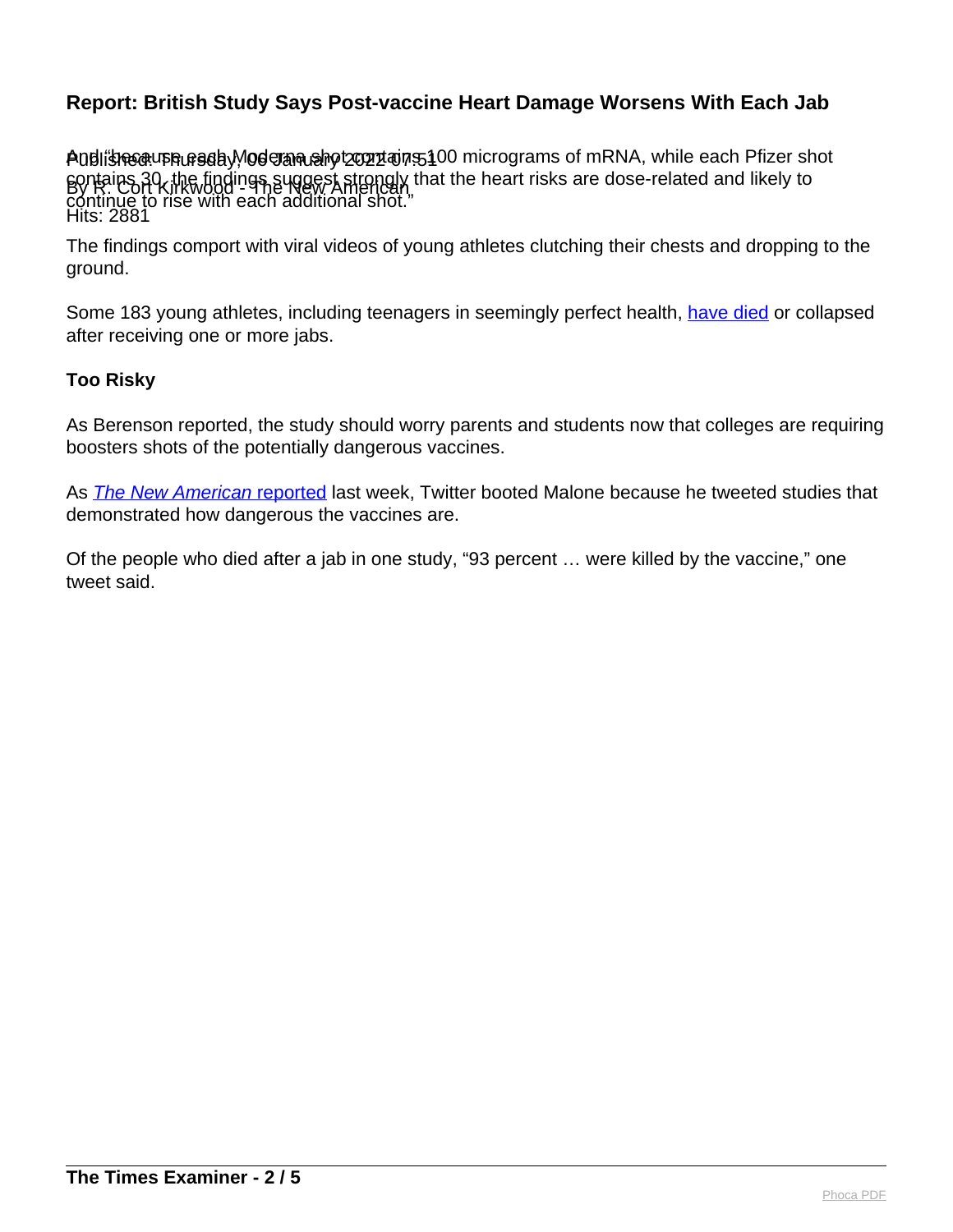redpill\_n\_chill17  $\sqrt{28}$ 

Published: Thursday, 06 January 2022 07:51



**Robert W Malone, MD** @RWMaloneMD

Bhakdi/Burkhardt pathology results show 93% of people who died after being vaccinated were killed by the vaccine



stevekirsch.substack.com Bhakdi/Burkhardt pathology results show 93% of people who died after being vaccinated wer...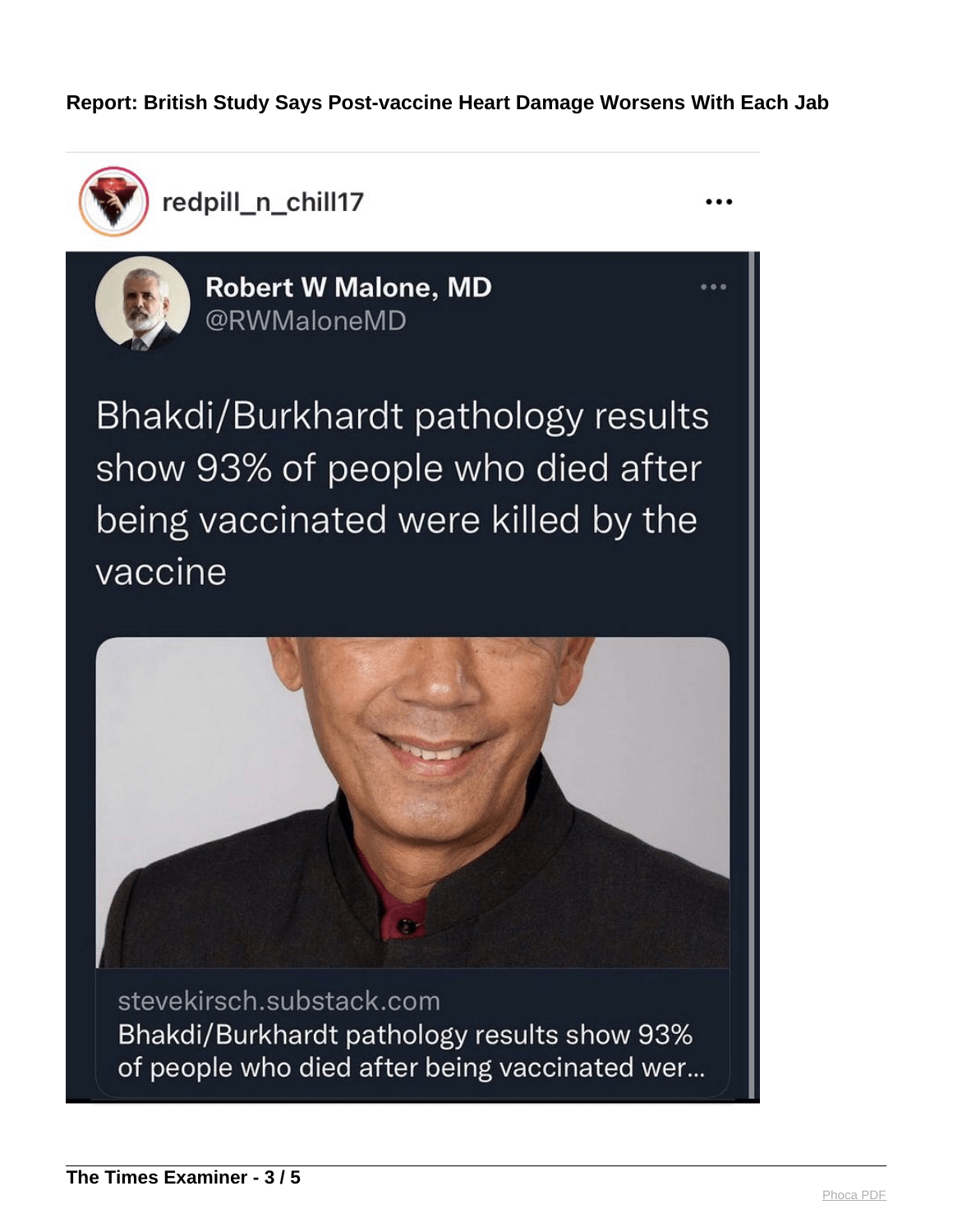Fubaiงครอยการจะตอง ส่วนออนของ พลาย 2022 2022 2022 10 [Steve Kirsch reported](https://stevekirsch.substack.com/p/bhakdiburkhardt-pathology-results) of the study at Substack:

By R. Cort Kirkwood - The New American Hits: 2881930. The coroner or the public prosecutor didn't associate the vaccine as the cause of Fifteen bodies were examined (all died from 7 days to 6 months after vaccination; ages 28 death in any of the cases. However, further examination revealed that the vaccine was implicated in the deaths of 14 of the 15 cases. The most attacked organ was the heart (in all of the people who died), but other organs were attacked as well. The implications are potentially enormous resulting in millions of deaths. The vaccines should be immediately halted.

[Malone also tweeted](https://thenewamerican.com/youtube-tries-censoring-rogan-interview-with-mrna-pioneer-malone/) that "Pfizer 6 month data which shows that Pfizer's Covid-19 inoculations cause more illness than they prevent."

Vaccines failure is yet another reason not to get jabbed. The experimental elixirs aren't working as advertised.

Cornell University, where 97 percent of students, faculty, and staff on the main campus in Ithaca, New York, are vaxxed, [closed on December 14](https://statements.cornell.edu/2021/20211214-LTBmB1-ithaca-alert.cfm) after the virus began running wild. More than 1,400 new cases were reported December 9 through 15.

The campus, which remains on "red alert," has reported 1,023 positive virus tests and counting since then, the *[university virus dashboard says](https://covid.cornell.edu/testing/dashboard/)*. Officials suspect the Omicron variant in the outbreak.